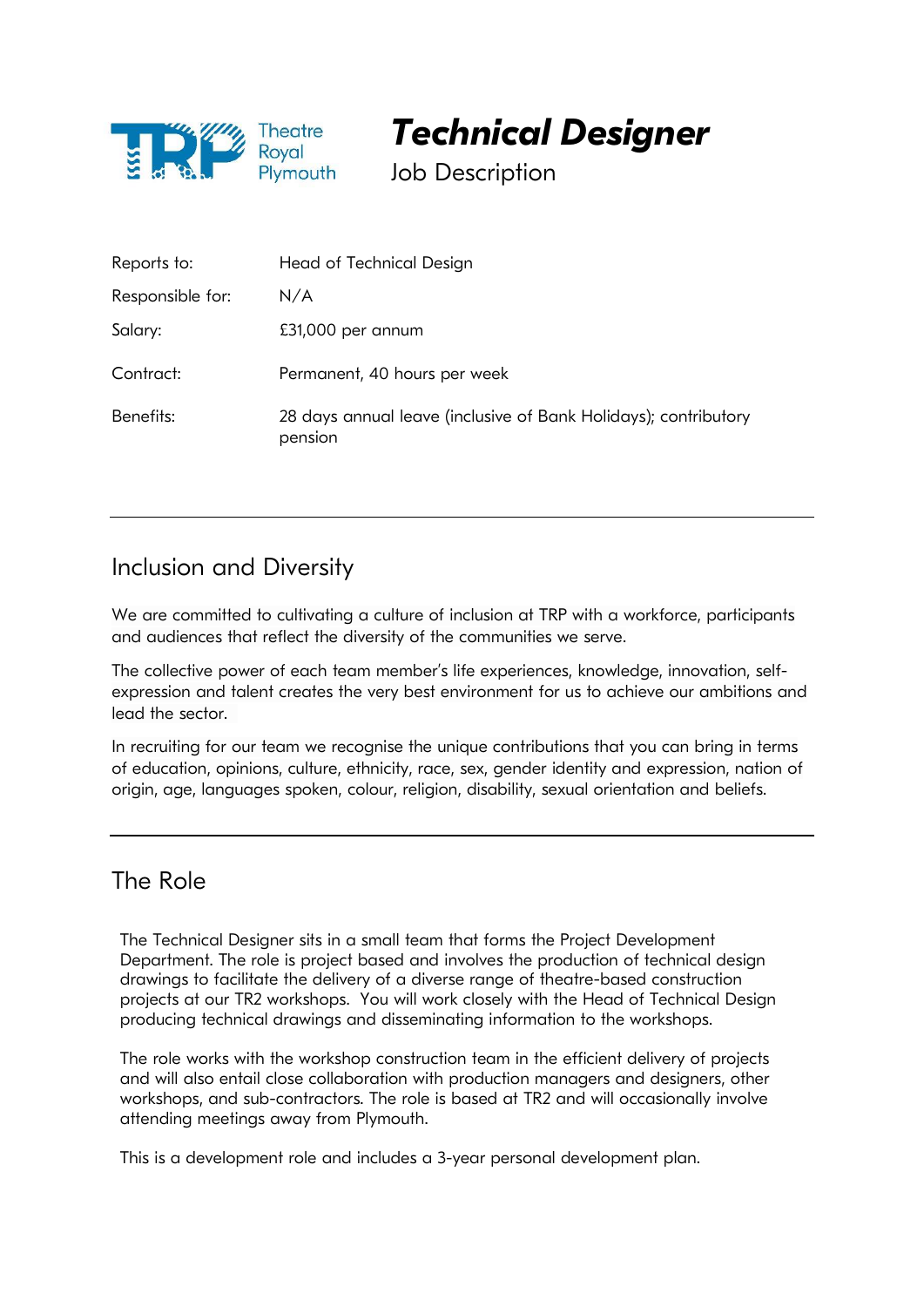Experience of drawing, making, and installing three-dimensional work for the creative industries and a demonstrable understanding of materials and equipment used in the entertainment industry is desirable. We would like the applicant to demonstrate a creative and inquisitive approach to their work and problem solving.

# Principal responsibilities

- You will work closely with Head of Technical Design to achieve the department's goals.
- You will work closely with the Head of Project Development to sustain relationships with clients and their design teams.
- You will effectively communicate project-related information from the Head of Technical Design to the wider team and when appropriate to our clients and their creative teams. Apply suitable material selection when designing and produce detailed construction drawings for scenic elements using AutoCAD.
- As a part of your day-to-day duties, you will liaise closely with our project managers to carry out detailed estimates and costings for materials and labour to inform the costing of projects.
- As a part of the costing and project delivery activities you will be required to purchase specific materials and equipment on a project-to-project basis.
- When appropriate you will be required to relay painting and finishing information for the projects that we are involved in to the appropriate team members.
- You will create information to go to the client for sign off and then to the workshop for construction. As a part of your day-to-day duties, you will lease closely with the workshop manager and his team.
- You will bring together information for our review process. Comparing the original design brief with the work carried out to highlight efficiencies and maximise profits for all our projects
- You will work with clients, designers, subcontractors and freelancers relaying information between the workshop staff to facilitate the successful delivery of all our projects.
- You will bring together and communicate construction methods, instructions and build methodology for the delivery of our projects. Ensuring the correct paperwork is available to the client on delivery for all elements of the project.
- You will need to disseminate information and celebrate our achievements of all that we do through a broad range of channels to a wide array of people as and when appropriate.
- You will need to take responsibility for health and safety regulations. ensuring compliance when necessary.

# Sustainable Design & Project Coordination and Implementation

Everyone has a role to play in moving forwards with sustainability.

Gather and include information within drawings that reflects our sustainable design approach.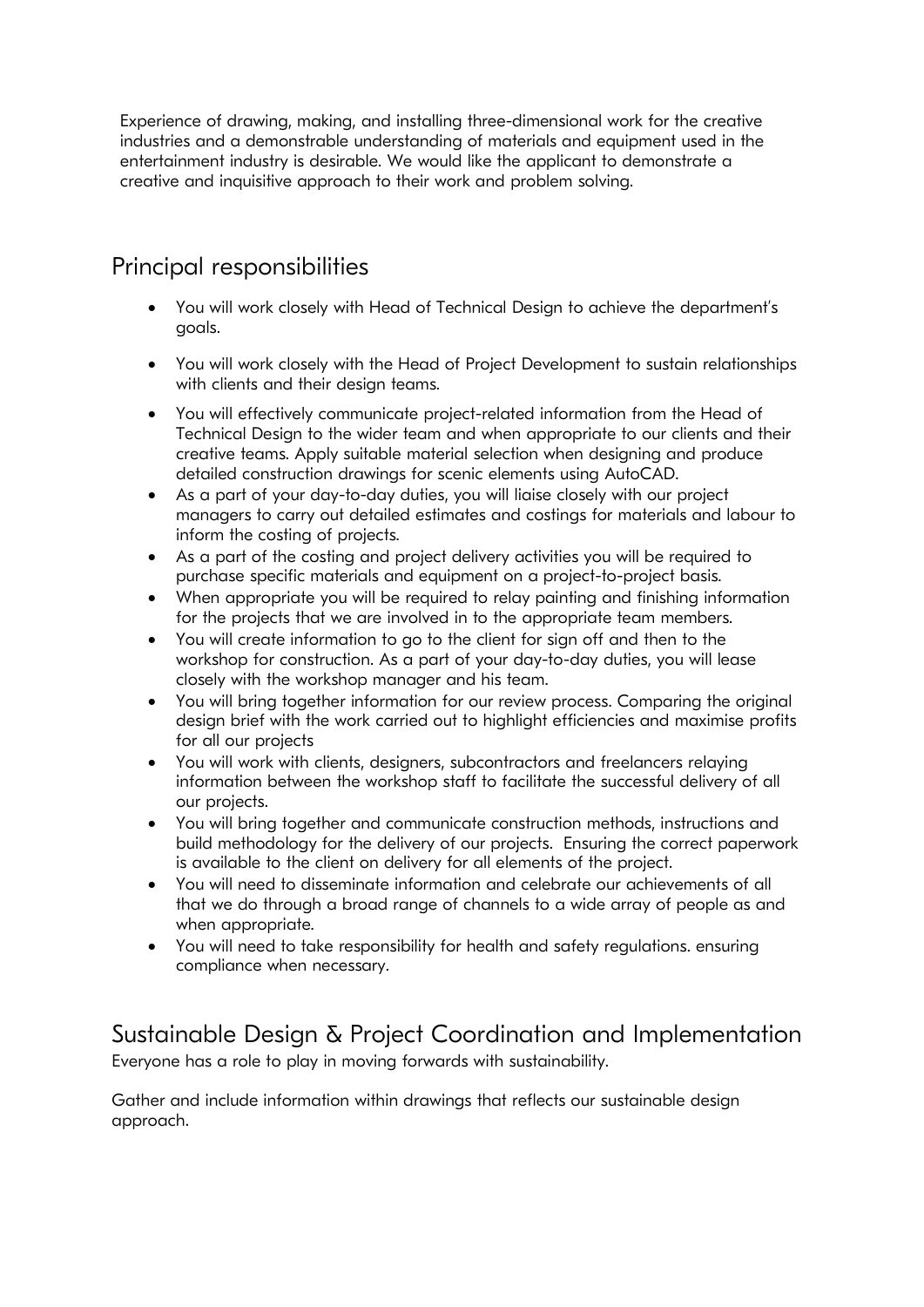Gather design information and develop information in conjunction with relevant specialists such as structural engineers and feed this information back into your work and that of the team.

#### Continuous Forecasting

Ensure the continuous monitoring of our project's progression ensuring that the brief is following the design intent and that is reflected within your drawings and all your project reporting.

# Budget and Costing

Share budgetary responsibility in conjunction with the Head of Project Development to monitor budgets against the construction drawing proposals

Maintain an up-to-date knowledge of a wide range of materials that need to be considered in the types of projects that we are involved and when it is appropriate and or necessary to use them in our work.

Woking with designers and the team producing drawing and information to implement their design as closely as possible within the existing budgetary constraints.

#### Keeping every Team Member informed

Working with the creative team to produce drawings for the construction of items for all of our projects, ensuring that everyone is engaged of a project's ebb and flow.

Awareness of changes that might occur from time to time that may impact on the project, and where you will need to alter drawings and information and let the relevant team members know of the changes.

# Project Delivery

Develop an awareness of up-to-date materials and construction methods, adding this information to our existing archives when appropriate and adjusting our archive when necessary.

Develop proficiency in using our finance software and purchase specific items on a projectto-project basis, keeping a record of this with finance and aligning to agreed budgets.

Develop your work practice in response to developments in technology and new systems of working, adjusting how we work as a team and integrate these different ways of working into our day-to-day tasks.

Ensure each project has the appropriate construction method and instruction available to allow the wider team to carry out their tasks.

Create and maintain an archive for each project.

# The Role & You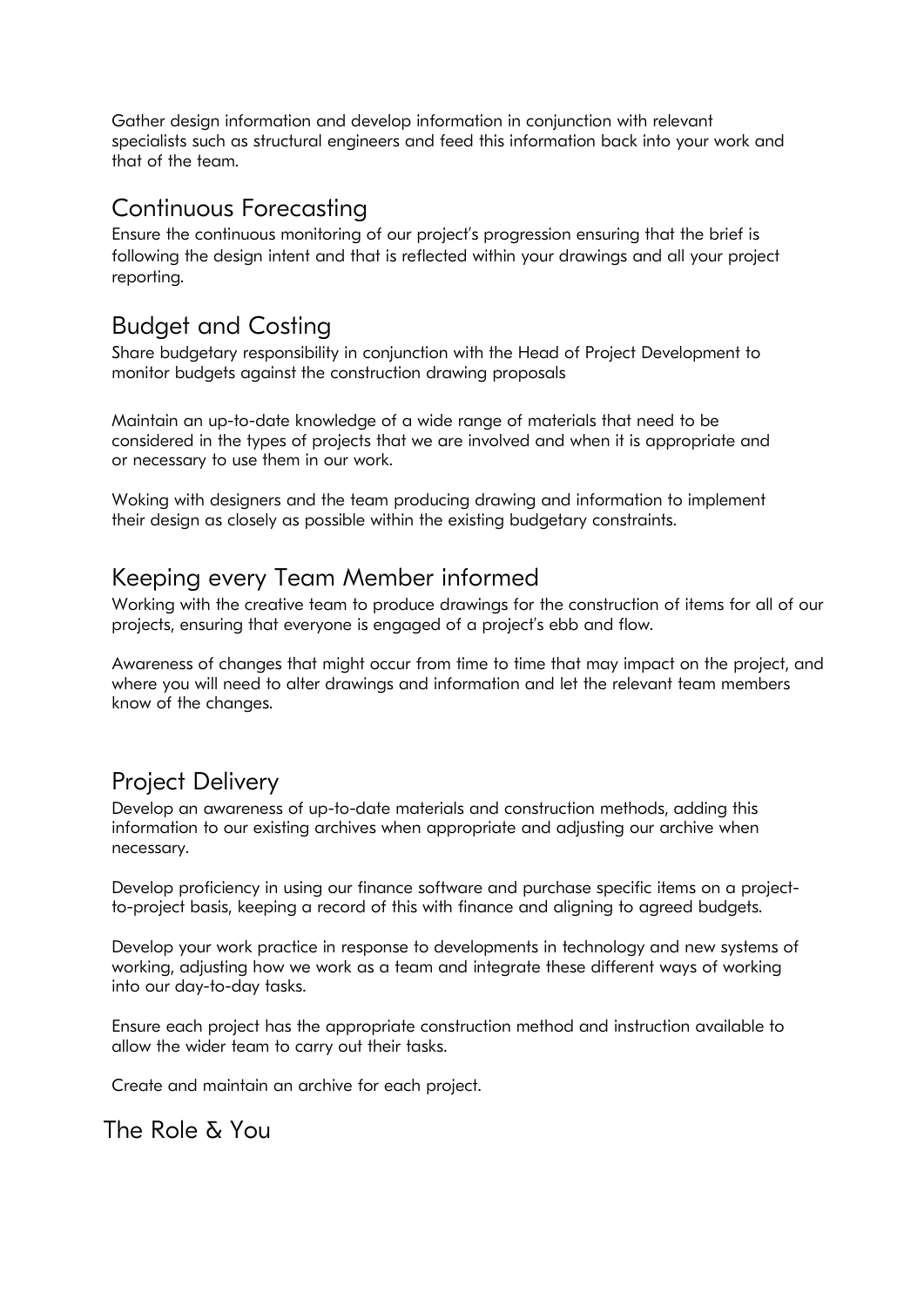We want you to progress in the work and develop your role with us. We will agree a development programme which fits with your needs and ambitions as soon as you have settled into the role and understand the nature of the collaboration we encourage.

# Person specification

We are committed to our core values of quality, diversity, creativity and collaboration. Everyone who works here, no matter what their function in the team, is expected to deliver their job and work with colleagues bearing these values in mind.

Being imaginative in everything we do, we use our knowledge, experience and judgment to explore doing things differently.

In addition, for this role, we hope to find someone with the following attributes:

| <b>Quality:</b>                                                                                                                                                                                                                                                                                                                                                                                                                                                                                                                                                                                                                                                                          | <b>Collaboration:</b>                                                                                                                                                                                                                                                                                                                                                                                                                                                                                                                                |
|------------------------------------------------------------------------------------------------------------------------------------------------------------------------------------------------------------------------------------------------------------------------------------------------------------------------------------------------------------------------------------------------------------------------------------------------------------------------------------------------------------------------------------------------------------------------------------------------------------------------------------------------------------------------------------------|------------------------------------------------------------------------------------------------------------------------------------------------------------------------------------------------------------------------------------------------------------------------------------------------------------------------------------------------------------------------------------------------------------------------------------------------------------------------------------------------------------------------------------------------------|
| Taking pride in achieving excellence. We<br>take responsibility for and pride in what we<br>do, recognising each other's good work.<br>We set consistently high expectations and<br>ensure that everyone has the skills to<br>achieve excellence.                                                                                                                                                                                                                                                                                                                                                                                                                                        | Valuing each other in the way we work,<br>communicate, and spend time together:<br>We communicate regularly with each other,<br>listening and understanding people's needs.<br>We value and respect the relationships we<br>have with colleagues and partners and we<br>celebrate shared successes.                                                                                                                                                                                                                                                  |
| Knowledge and experience<br>$\bullet$<br>operating AutoCAD.to a high level<br>of expertise.<br>A good working knowledge of 2D<br>$\bullet$<br>and 3D approached to drawing.<br>A basic understanding of<br>mechanical engineering automation<br>and control systems.<br>A basic understanding of structural<br>$\bullet$<br>engineering principles.<br>A good working understanding of<br>engineering and construction for the<br>creative industries.<br>Able to effectively manage your<br>$\bullet$<br>own time and work to project<br>deadlines.<br>An understanding of parametric<br>modelling software such as Solid<br>works or Inventor would be<br>desirable but not essential. | Strong visual communication skills.<br>Able to communicate effectively in<br>writing and verbally with a range of<br>internal and external contacts.<br>Able to work collaboratively within a<br>design team and to have the ability<br>to work under your own initiative.<br>The ability to effectively<br>$\bullet$<br>communicate design concepts to<br>others.<br>The ability to communicate technical<br>construction information clearly to<br>members of the construction team<br>and external sub-contractors<br>through technical drawings. |